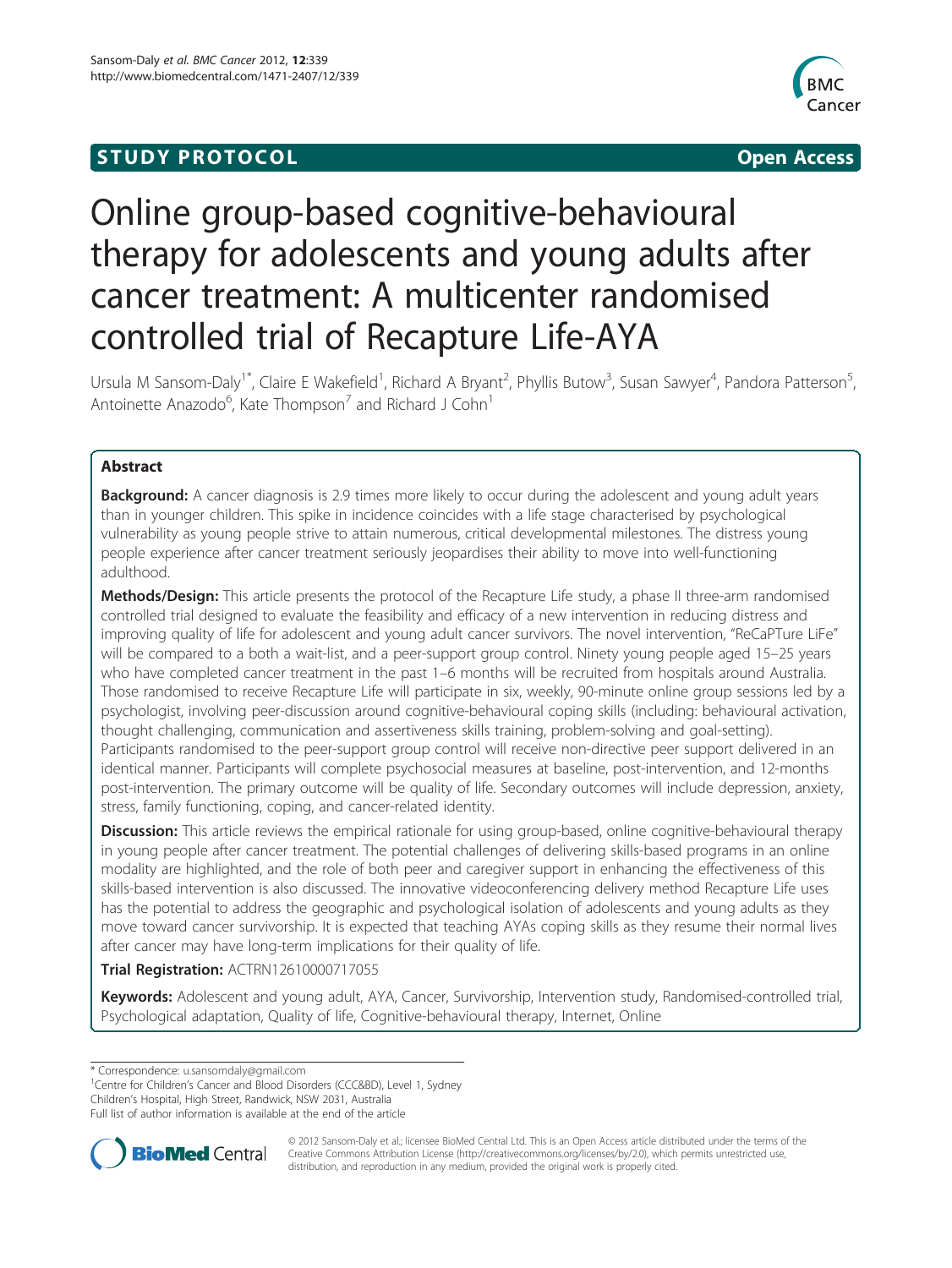#### Background

# The mental health burden of cancer in adolescents and young adults

Cancer is 2.9 times more likely to be diagnosed in people aged 15–29 years than during the first 15 years of life [\[1,2](#page-9-0)]. Improvements in medical treatments mean that there is now a growing population of survivors in the adolescent and young adult (AYA) age range [[3\]](#page-9-0). As the peak period for the onset of mental health problems coincides with the AYA period [[4](#page-9-0)], a cancer diagnosis during these years can have a far-reaching impact. Well beyond treatment completion, cancer may disrupt AYAs' ability to attain the individual and interpersonal skills that are necessary to function well as they mature [\[5,6](#page-9-0)]. Failing to achieve these critical milestones places young people at a significant risk for poor adaptation within their future adult roles [[7\]](#page-9-0).

Although most AYAs will adapt well into long-term cancer survivorship [[8\]](#page-9-0), as a group they experience more complex, more severe, and longer-lasting distress than do children or adults with similar diagnoses [\[9](#page-9-0)-[11\]](#page-9-0). This distress tends to be worse after cancer treatment completion than at any other stage of their cancer trajectory [[12-16](#page-9-0)]. Among long-term survivors of adolescent cancer, the prevalence of clinical disorders such as anxiety, depression, or post-traumatic stress disorder (PTSD) has been shown to be as high as 24.3%, with subclinical distress also prevalent (22.4%) [\[16\]](#page-9-0). Adolescent cancer survivors also report having a worse quality of life (QoL) than both survivors of childhood cancer [\[17](#page-9-0)], or their age-matched healthy peers [[18](#page-9-0)]. Without intervention, these mental health issues pose a significant threat to survivors' longer term psychological adjustment.

Evidence-based, age-appropriate psychosocial support for surviving AYA cancer patients is therefore strongly indicated [\[13\]](#page-9-0). Despite this, recent reports indicate that young people living with cancer receive little posttreatment support from the hospital environment, and find supportive care resources in community settings difficult to locate and access [[19](#page-9-0)]. Consequently, AYAs report experiencing high levels of unmet needs, and subsequently, higher levels of distress [\[6,20](#page-9-0)-[22\]](#page-9-0). This is despite the existence of evidence-based psychological therapies that could be used to assist AYAs' positive transition to survivorship.

# Efficacy of cognitive-behavioural therapy for adolescents and young adults

Cognitive-behavioural therapy (CBT) is a 'talking therapy' that involves training the client to recognise, and change, maladaptive thinking styles [\[23](#page-9-0)]. Extensive evidence supports the efficacy of CBT in treating both anxiety [[24,25](#page-9-0)] and depression [[25,26\]](#page-9-0) in non-cancer affected adolescents. CBT is also efficacious in preventing

the development of anxiety and depression among young people who show sub-clinical distress; one meta-analysis of 130 studies showed that such programs typically achieve at least moderate sized effects [\[27,28](#page-9-0)].

As yet, no studies have examined the efficacy of group-based CBT in a population of AYAs with cancer. Pilot data suggests, however, that AYAs with cancer respond positively to CBT skills and are enthusiastic to incorporate these skills into their daily life [\[19](#page-9-0)]. Consistent with this, one recent review of interventions for AYAs with chronic illnesses (including cancer) found that multi-session, skills-based interventions can be highly effective in treating emotional or behavioural problems in this age group, yielding medium to large effect sizes [[29\]](#page-9-0). Together, these data recommend CBT as a promising, yet untested, form of psychological intervention in AYAs living with cancer.

# The importance of therapy modality: group-based peer support and 'e-therapy' in adolescents and young adults

Peer support groups (PSGs) for cancer patients and survivors remain the most prevalent form of psychological support available [[30\]](#page-9-0). However, as a form of psychological support, their effects are largely unquantified; the few that have been formally evaluated tend to show small/mixed effects among AYAs [\[29,31\]](#page-9-0). Despite this, PSGs may address the sense of isolation and developmental disconnection with same-aged peers created by their small, dispersed numbers while on treatment [\[32](#page-9-0)]. Indeed, AYAs are highly receptive to PSGs as a form of intervention [[19,33,](#page-9-0)[34\]](#page-10-0). The extent to which peer discussion drives positive adaptation among AYAs is therefore important to assess.

AYAs' geographic and demographic isolation demands innovative solutions to facilitate supportive, peer-based interactions. Healthy AYAs and those living with cancer are heavy users of the internet (reporting 1–3 hours daily use), and already seek and receive many of their peer interactions online [\[35,36\]](#page-10-0). Computer-based 'e-therapies' delivered online have been hailed as a new way to overcome issues of equity in accessibility and the stigma associated with seeking help from mental health professionals for young people [\[37-39\]](#page-10-0). Computer-based CBT has demonstrated moderate to very large effects in treating anxiety and mood disorders among adults [\[40\]](#page-10-0) and also appears efficacious among children and adolescents [\[41\]](#page-10-0). It follows, then, that CBT delivered online to AYAs recovering from cancer may be effective.

# Methods/Design

The Recapture Life-AYA study is a multi-site, phase II randomised controlled trial (RCT) to assess the feasibility and efficacy of a new, online, CBT-based intervention for AYAs after cancer treatment. AYAs aged 15–25 years at treatment completion will be recruited and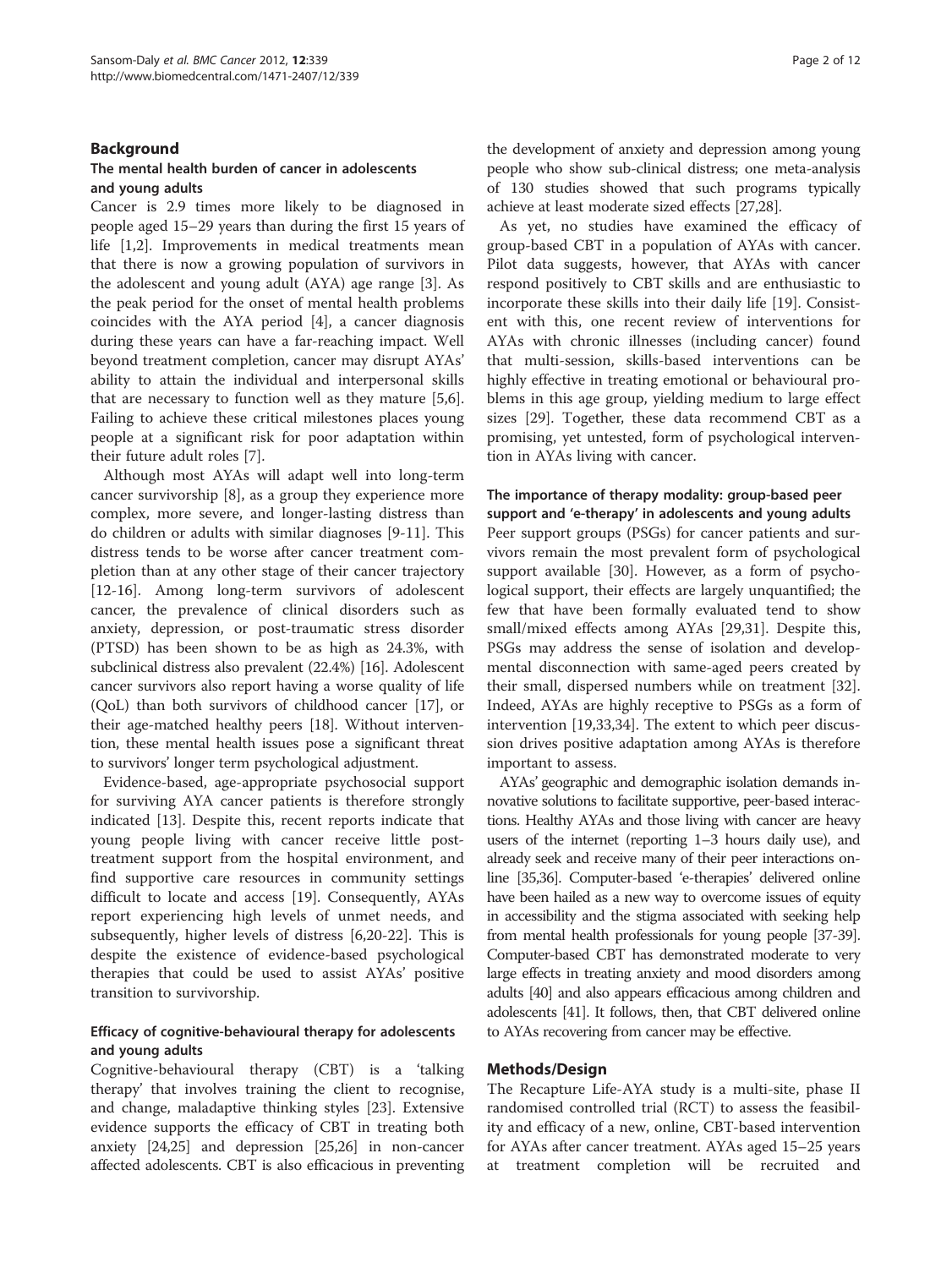randomised to one of three treatment arms: Recapture Life-AYA, a peer-support group (PSG) control, and a six week waitlist control group. The novel intervention, named 'ReCaPTure LiFe-AYA' (Resilience and Coping skills for young People and their families To Live well Following cancer-Adolescent and Young Adult version), is delivered to groups of 3–5 AYAs by a psychologist in six, weekly online sessions, shortly after cancer treatment completion. The Recapture Life-AYA program is part of the larger Recapture Life program, which includes a Recapture Life-Parents/Carers program for caregivers of recently off-treatment paediatric cancer patients.

This study employs a 3 (treatment condition) x 3 (assessment point) factorial design. All participants will be assessed using a battery of measures at baseline (T1: recruitment), post-treatment (T2: seven weeks after T1) and 12 months following participation in Recapture Life-AYA or the PSG control (T3). These measures will include a measure of QoL, as well as measures assessing AYAs' anxiety, depression, and family functioning.

#### Study aims and hypotheses

This phase II randomised controlled trial (RCT) aims to assess:

- 1. The efficacy of Recapture Life-AYA in improving QoL in AYA cancer survivors. In addition to assessing QoL (the primary study outcome), secondary outcomes assessed will include depression, anxiety and family functioning.
- 2. The feasibility of implementing Recapture Life-AYA Australia-wide, including the recruitment procedure, response/attrition rates and cost.

We hypothesise that shortly after intervention, and at the 12 month follow up:

- 1. Both the PSG control and Recapture Life-AYA groups will show improved QoL and other secondary psychological outcomes compared with the waitlist control.
- 2. Recapture Life-AYA will improve participants' QoL, depression, anxiety, and family functioning to a greater extent than will the PSG control group.
- 3. Participation in Recapture Life-AYA will prove feasible and economical.

#### Participants

This study will recruit 90 AYA participants from hospitals across Australia in the first 1–6 months after treatment completion. AYAs will also have the option of inviting a support person to receive information and updates through the Recapture Life-AYA study, however as this is optional no 'target' sample size of support

persons has been set. The AYA sample size will allow differences of a medium to large effect size  $(d = 0.65,$  the difference in change from T1 to T2 for any pair of groups, standardised on the pooled within-group standard deviation) on the primary outcome variable (QoL) to be detected with a power of 80% at a significance level of 0.05 (two-tailed). This effect size is clinically significant [[42](#page-10-0)] and is based on other RCTs of similar interventions for AYAs with chronic illness [[43-45\]](#page-10-0). It is anticipated that approximately 220 patients will need to be approached to achieve a final sample of 90 participants (assuming a response rate of 50% and attrition rate of 20%, based on previous interventions with AYA) [[19,](#page-9-0)[46,47\]](#page-10-0).

#### Inclusion criteria

Eligible AYAs will: i) have finished cancer treatment for a primary or secondary/relapsed cancer with curative intent in the preceding 1–6 months; ii) be aged between 15–25 years (inclusive); iii) be able to read English; iv) be able to provide the name and contact details of a trusted health professional (e.g., local general practitioner, family doctor or hospital social worker); and v) be able to access the Internet in a private location (see also Access Considerations section below).

AYAs may also choose to invite a support person (a parent/caregiver, or spouse/partner) to take part in the study, although this is not a requirement of participation.

#### Exclusion criteria

AYAs will be excluded if during the initial intake interview they: i) have insufficient English language skills to complete the interview; ii) demonstrate extremely severe scores of depression (i.e., score > 28 on the Depression subscale of the Depression, Anxiety, Stress Scales-Short Form) [[48](#page-10-0)] and/or endorse serious suicidal intent; or iii) endorse symptoms of psychosis or substance abuse.

If a participant relapses during the study period, they will be referred back to their treatment center for individual support, as their needs are likely to be difficult to manage in a group setting and can negatively affect others [\[49](#page-10-0)]. All excluded individuals will be referred to their treating centre for support.

#### Access considerations

Internet access and a suitable computer set-up is a requirement to participate in Recapture Life-AYA. This includes access to a computer/laptop which has a microphone and web-camera, and is located such that the participant will be able to participate in the sessions comfortably and in a private and uninterrupted capacity once per week for six weeks. AYAs without access to these resources will be able to borrow a laptop, webcamera, microphone and/or wireless internet connection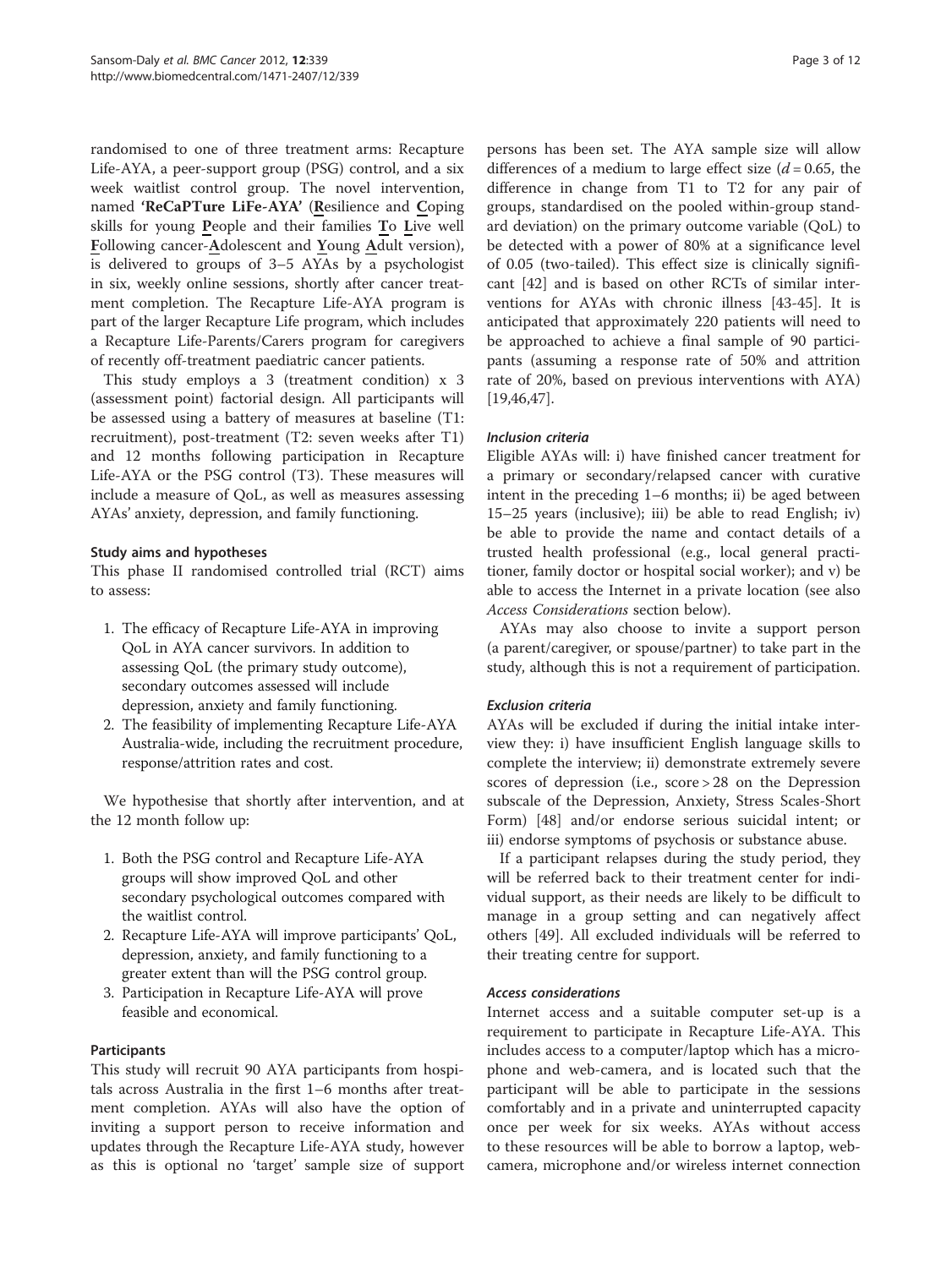device for the duration of the study (the costs of which are covered by a project grant). The equipment and internet needs of all AYA participants will be assessed at the initial telephone intake interview, and access issues managed on a case-by-case basis.

#### Participant recruitment

Potential participants aged ≥16 years will be mailed a personalised invitation letter, consent form and opt-in card by their oncologist. Parental consent to approach participants <16 years will be sought. Nominated support persons given the study information by their AYA child/partner may also choose to opt in by returning the consent form. The research assistant will contact all AYA participants who opt in to the study to request that participants sign and return a written contract agreeing to use the provided equipment solely for study purposes and to address internet access issues.

Recruitment will occur in 3x12 week blocks, such that ~80 patients who have completed treatment in the preceding 1–6 months will be invited 4 weeks prior to Week 1 of each block. This recruitment window was chosen to maximise the benefit to participants, by delivering the coping skills intervention early in survivorship. Given the assumed response and attrition rates (see above), it is envisaged that 3 iterations (i.e. 3x12 week blocks), each attracting ~40 AYA opt-ins, will be required to achieve the target sample. This means that 3 mail outs (approaching  $~80$  patients at a time) will occur for the study during 2012. This design ensures the standardisation of time since treatment completion across arms. All fully consented participants will be telephoned by the study co-ordinator one week prior to Week 1 to administer the Psychosocial Adjustment to Illness Scale (PAIS; T1 assessment). Participants will also complete the first online questionnaire at this time. (See Figure [1](#page-4-0) below, for study flowchart).

#### Randomization

Participants will be randomised to one of the three study arms: a) Recapture Life-AYA, b) the PSG, or c) a waitlist condition. A flexible biased urn method of randomization, will be used, which adapts to the degree of imbalance between groups in a dynamic manner over the trial [[50\]](#page-10-0). This method is superior to standard stratification in balancing groups across multiple covariates [[51](#page-10-0),[52](#page-10-0)] whilst also being a suitable method when groups remain small [\[50,53,54\]](#page-10-0). This minimization will be based on four factors: (i) gender (male/female), (ii) severity of distress as measured by the Depression, Anxiety, Stress Scale-Short Form (DASS-21) intake interview (see below), (iii) time since treatment, classified into two groups, and (iv) degree of rural/remoteness as assessed by the Accessibility/Remoteness Index of Australia [[55](#page-10-0)]. Participants will be randomised using electronic randomization used by independent personnel at the University of New South Wales.

#### Interventions

#### Recapture Life-AYA intervention

Recapture Life is guided by the Adolescent Resilience Model (ARM) [\[56](#page-10-0)]. Based on extensive research in AYAs with cancer, the ARM conceptualises resilience in young people as a multifaceted process, involving the interaction of individual, family and social-level risk and protective factors to determine AYAs level of resilience, and ultimately their quality of life. Additional file [1:](#page-8-0) Table S1 identifies the key components of this model and the way in which these processes are targeted in Recapture Life. Several adaptive processes are implicated by this model including AYAs' ability to: enact positive coping behaviours, negotiate uncertainty in illness and cancerrelated distress, reappraise the experience in order to derive adaptive meaning from it, and seek and maintain support from family and friends. To our knowledge, only one other published intervention has utilised this framework in AYAs [[57,58](#page-10-0)], however this music therapy intervention is delivered individually to AYAs receiving stem-cell transplants whilst on treatment. As such, this program may not offer the skill-building and peer support that we hypothesise are crucial to promote adaptation into survivorship. In addressing these component processes of resilience after cancer, our manualised program derives its core mechanisms of change from CBT techniques.

The primary goals of the Recapture Life-AYA intervention are to improve QoL, reduce distress and facilitate healthy coping in young cancer survivors. Participants randomised to Recapture Life-AYA will participate in six, weekly, 90-minute sessions facilitated by a psychologist. Each group will comprise the psychologist plus a minimum of 3 and a maximum of 5 AYAs with mixed diagnoses and genders, separated into two age groups: 15–17 and 18–25 years. Each Recapture Life-AYA module applies CBT techniques to the key domains of concern identified by our team's previous work [\[59,60](#page-10-0)] (See Additional file [2:](#page-9-0) Table S2).

Sessions will be delivered through video-conferencing software on the Internet (WebEx, by Cisco). WebEx videoconferencing requires a computer with standard browser, a high-speed internet connection, and a webcam. WebEx is a secure, password-protected video-conferencing program that allows ≤6 participants to be seen on the screen simultaneously, much like  $\text{Skype}^{\text{TM}}$ . Participants will also receive a reminder SMS on their cellular phone 24 hours before their session, which will also serve as their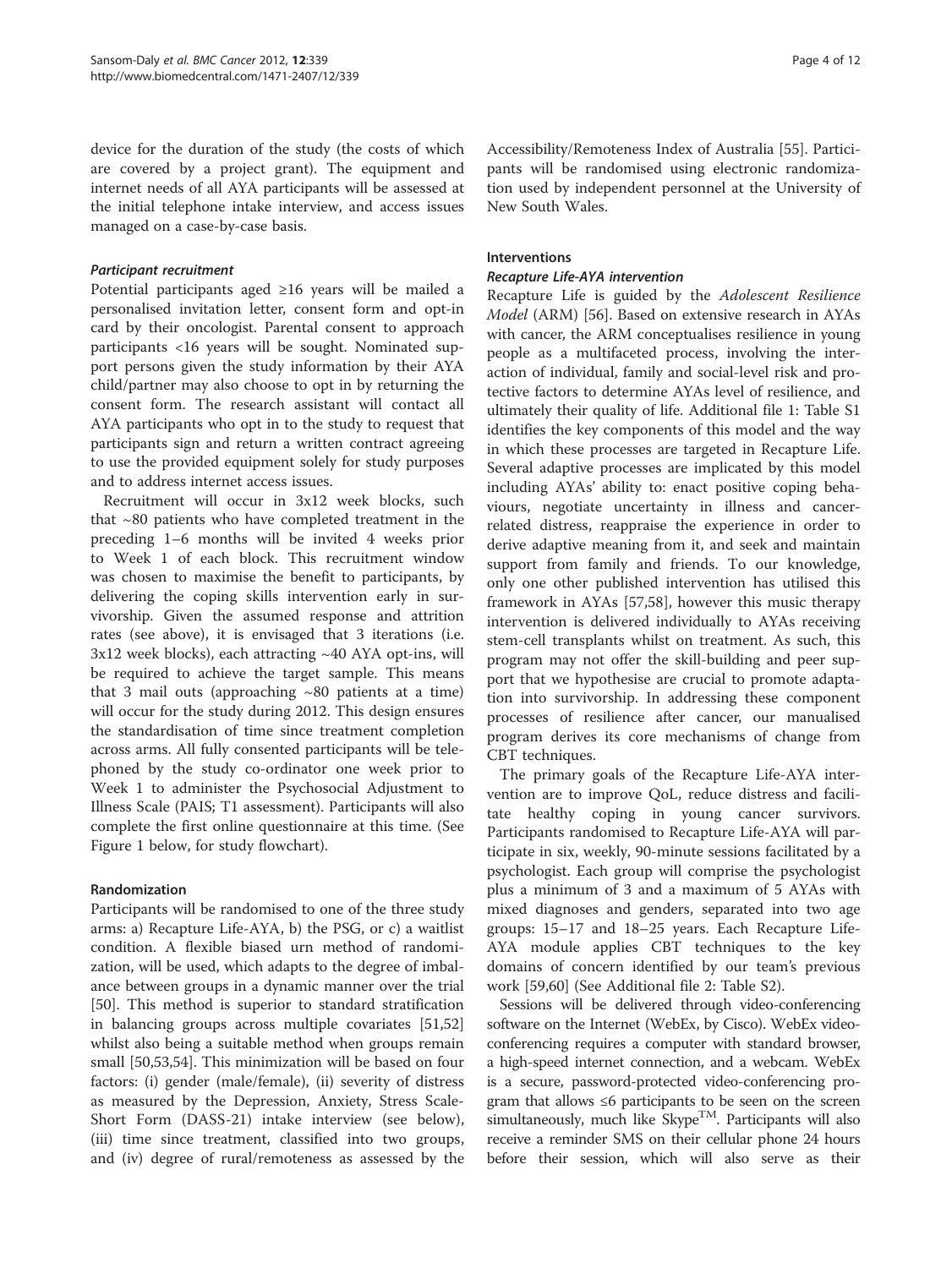<span id="page-4-0"></span>

reminder to complete the emotion thermometers tool and homework compliance scale (see Assessments section).

Nominated support-person participants receive a workbook describing the program and one group-based 2 hour online session which includes family communication training. Support persons associated with AYAs randomly allocated to receive the Recapture Life-AYA intervention will additionally receive a weekly psychoeducational email, which includes a general overview of some of the skills learnt by the AYAs. These updates are not specific to the individual participant and include examples of (i) ways the support person can support the AYA, and (ii) suggestions for communicating about the weekly topic.

# Peer-support group (active control)

The PSG control is delivered in an identical manner to Recapture Life-AYA (via WebEx, 3–5 participants/group, with the same facilitator, divided into 2 age groups), frequency of contact (six weekly 90-minute sessions), and the availability of peer-based group discussion. Like Recapture Life-AYA, it also involves age-appropriate supportive counseling to normalise the range of AYA experiences [[61\]](#page-10-0) and provides AYAs an opportunity to give and receive emotional/practical support. During each session, AYAs are encouraged to exchange information about a nominated topic (closely match those addressed in Recapture Life-AYA, e.g. 'relationships'). The key distinction between Recapture Life-AYA and the PSG control is that the PSG does not include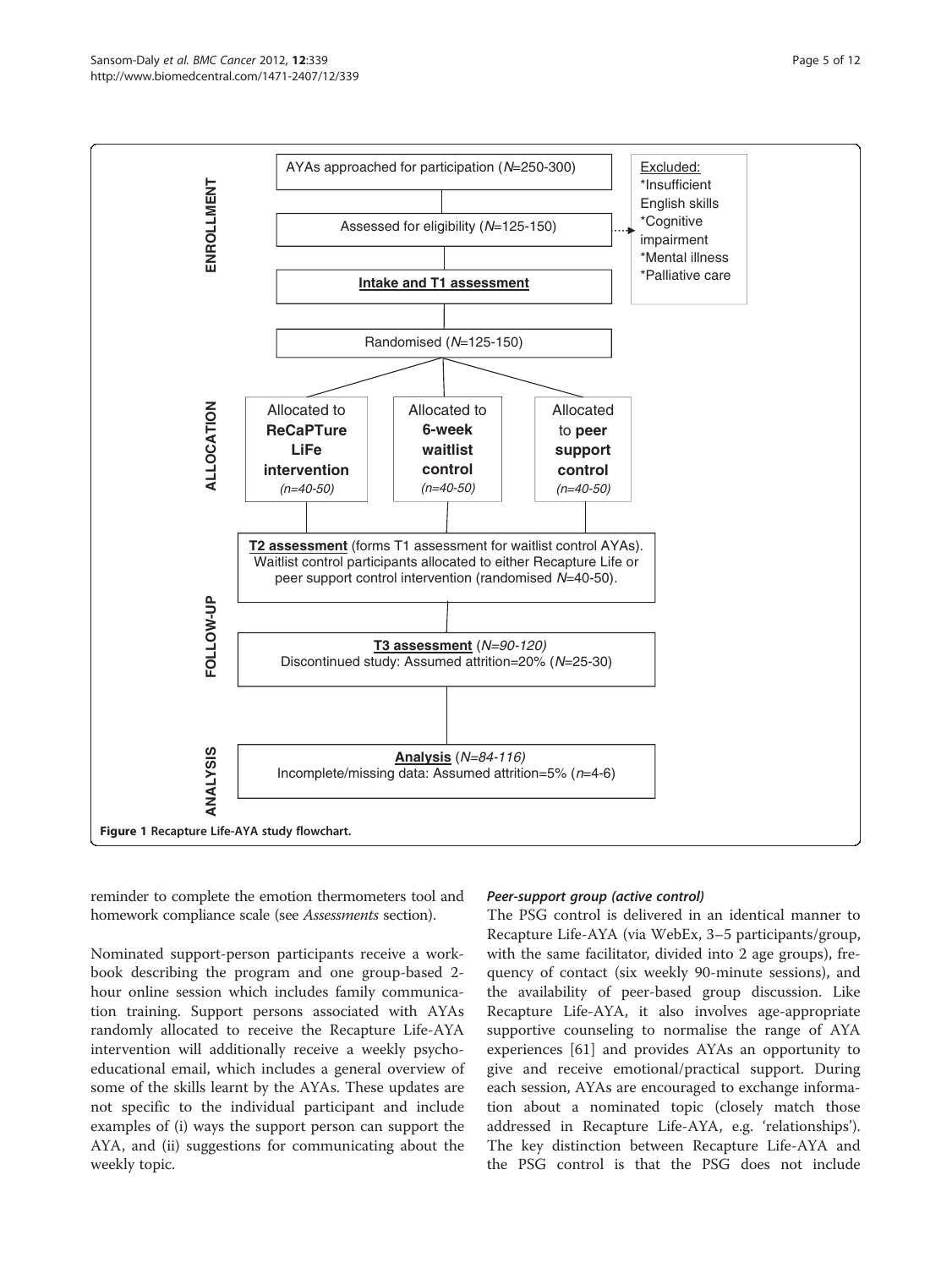directive, structured teaching of specific, CBT-based coping skills. The PSG also does not include the supportperson element where they receive psychoeducation and weekly emails alongside the AYA online sessions. The PSG in this trial will adhere to best practice guidelines [[62\]](#page-10-0) and is manualised to ensure standardization across all sessions.

#### Procedures

Following recruitment, participants will complete an intake interview with the study psychologist (USD) to further screen for participant eligibility, orient participants to the study procedures, and ascertain the suitability of the participant's internet connection. The intake interview will also serve to build rapport with the psychologist, by providing AYAs the opportunity to discuss their cancer experiences, current needs, and personal goals in participating in the study.

Participants will then be randomly allocated to one of the three study arms. The research assistant will send a hired (insured) laptop to any participants who do not have computer access two weeks before the commencement of each online group. This process will ensure equity (all participants will have access to identical equipment), minimise technical challenges (required software/hardware will be pre-installed) and will maximise security (security settings will be pre-set by the technical support person). All equipment will be returned after study participation. Participants randomised to the Recapture Life-AYA condition will also receive a written manual summarising the weekly home practice activities.

During Weeks 1–6 of each 12 week block, those allocated to Recapture Life-AYA and the PSG will participate in their allocated intervention. In Week 7, all participants will complete their second assessment (T2). For waitlist controls, this assessment will also serve as their T1 (pre-intervention) assessment. In Week 7, waitlist participants will be randomly allocated to either Recapture Life-AYA or PSG (completed during weeks 7–12). Waitlist participants will then complete a second T2 assessment, one week after their intervention.

# Study integrity

This study is listed on the Australian New Zealand Clinical Trials Registry (ACTRN12610000717055), and has undergone rigorous multidisciplinary peer-review. It is endorsed by both the Clinical Oncology Society of Australasia's (COSA) AYA Cancer Research Steering Committee, as well as the Scientific Advisory Committee of the Psycho-oncology Co-operative Research Group (PoCoG). In addition to having its own study consumer representatives (one male, two female, mean age: 22 years), the Recapture Life-AYA study has also been reviewed by the PC4 and PoCoG Joint Consumer Advisory Group panel, who endorsed the appropriateness and clinical importance of the research question.

Ethical approval has been obtained from the South Eastern Sydney Local Health District (SESLHD) – Northern Sector, Human Research Ethics Committee (HREC Ref: 12/008) for three sites (Centre for Children's Cancer and Blood Disorders, Sydney Children's Hospital; Sydney Youth Cancer Service, Prince of Wales Hospital; and the Victorian Adolescent and Young Adult Cancer Service, Peter MacCallum Cancer Centre). Ethical approval for additional sites around Australia will be submitted in July 2012. This study complies with the CONSORT guidelines [[63\]](#page-10-0) by using: a) standardised assessment measures; b) blind assessments; c) standardised assessor training and inter-rater reliability checks; d) manualised, replicable procedures for all conditions; e) random allocation, and f) treatment fidelity checks.

# Treatment fidelity

Both treatment groups will be facilitated by the same person to prevent therapist confounds (e.g. therapist attributes such as age, gender and communication style, each of which could impact group retention/efficacy). Any variation or systematic biases between groups will be detected and corrected by the independent assessors during treatment fidelity checks of a random 15% of all video-recorded sessions (the validated 'Method of Assessing Treatment Delivery' advises a minimum of 11%) [[64\]](#page-10-0) All pre- and post-treatment outcome measures will be administered by the study co-ordinator, who will be blind to group allocation. In compliance with the CON-SORT guidelines, the assessor will report on which condition they believe each participant was in at the beginning and end of the study.

In addition, to ascertain why this intervention may not be tolerated by all young people, exit interviews will be collected for all who leave the study prematurely, as well as 15% of completers to collect in-depth data on participants' likes and dislikes and soliciting ideas for improvement.

# Safety monitoring

Although research suggests that teaching AYAs CBTbased coping skills is likely to reduce their post-cancer distress [\[29](#page-9-0)], it is possible that some participants will experience increased short-term distress. This trial includes safety monitoring and management procedures at multiple stages of the project (See Additional file [3](#page-9-0): Table S3, for details). Firstly, the intake interview involves careful screening for acutely suicidal/severely depressed participants at study intake using validated items sourced from the Adolescent Suicide Assessment Protocol<sup>[\[65](#page-10-0)]</sup>.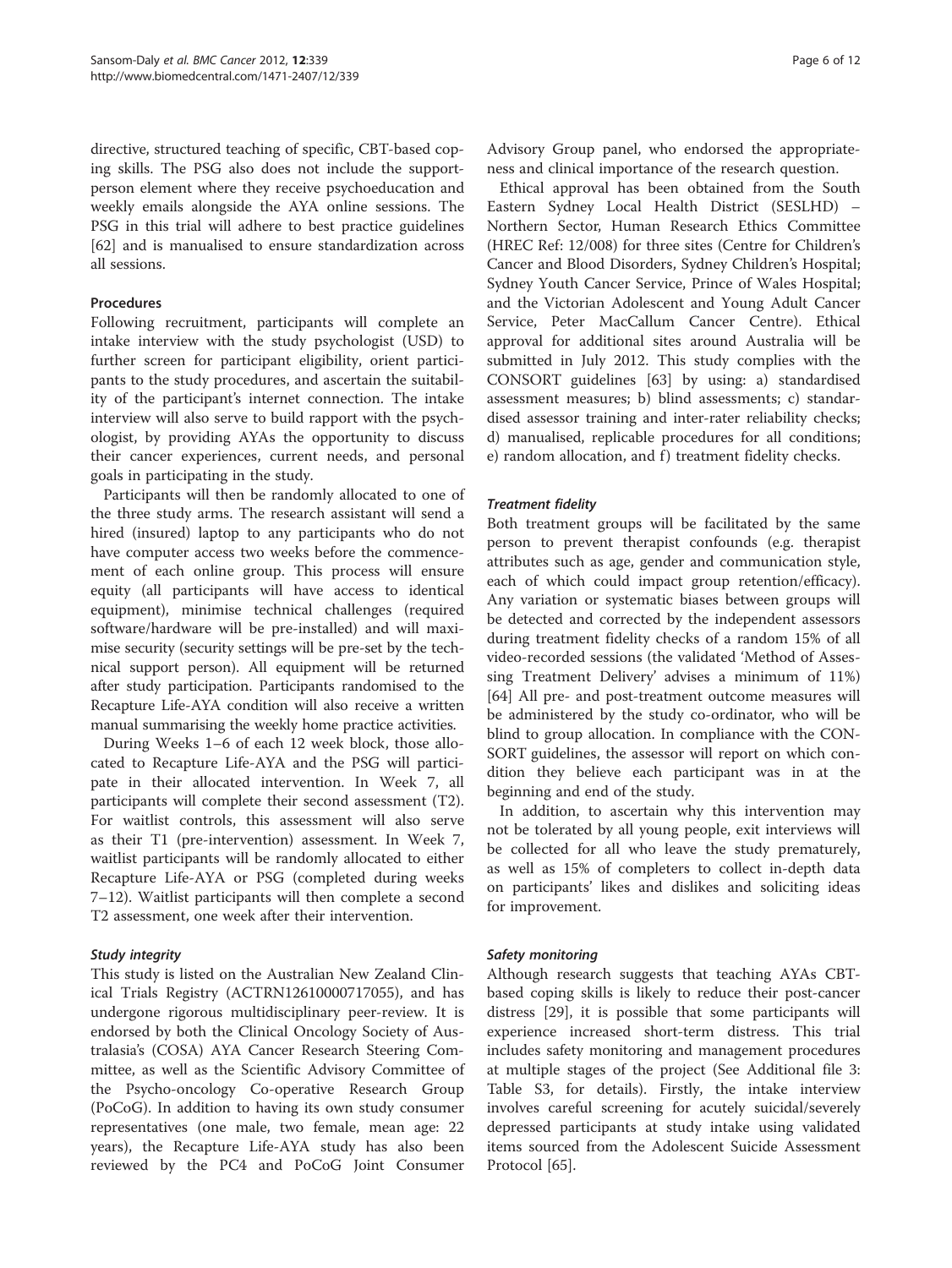Secondly, participants will be regularly screened for deterioration in mood during the trial when they complete the weekly emotion thermometers tool (see Assessments, below). Any serious deterioration in mood reported on any study assessment measures will trigger protocols involving contacting the participant to discuss their emotional state, and a meeting between the study researchers to develop a management plan (which may involve contacting their nominated health professional).

#### Assessments

The following measures will be administered at all timepoints (see Table 1). The study questionnaire has been reviewed by pilot testing with AYA consumers, who report that it is easy to understand and of a reasonable length (completion time <40 minutes for 135 items). Details relating to each measure are presented in Additional file [4:](#page-9-0) Table S4.

#### Demographic measures

For both AYA and support-person participants, information on age, sex, education, employment status, family structure, and the AYAs' diagnosis and treatment regimen will be collected using standardised items adapted from the Childhood Cancer Survivor Study questionnaire items [\[66](#page-10-0)].

# Psychosocial functioning

There is little consensus regarding the relative superiority of generic versus disease-specific psychosocial measures in psycho-oncology. Disease-specific measures often appeal to researchers due to the difficulty ascertaining 'clinical' change in populations that may only be distressed at sub-clinical levels [\[67,68](#page-10-0)]. However, generic psychological measures facilitate comparison to healthy

norms, which is clinically and empirically advantageous [[29\]](#page-9-0). As recent reviews have not shown disease-specific measures to provide a systematic advantage in detecting intervention effects [\[29\]](#page-9-0), the Recapture Life-AYA trial uses both generic and disease-specific indicators of psychosocial functioning.

Quality of life (QoL) was selected to be the primary psychosocial outcome variable, as this enabled the measurement of specific functional issues specific to early cancer survivorship. The Impact of Cancer Scale (IOCS) [[69,70\]](#page-10-0) was chosen to measure QoL, and measures aspects of cancer survivorship such as: Life Challenges, Body/Health, Talking With Parents, Personal Growth, Thinking/Memory Problems, Health Literacy, Socializing and Financial Problems. Although this measure has been validated in 18–39 year old AYA cancer survivors, its readability and content relevance for the younger AYAs in the Recapture Life-AYA trial was confirmed through assessments pilot testing with consumer representatives aged 15–18 years. The Flesch-Kincaid reading level was also assessed as being at Grade 6.15.

There will be a number of secondary psychosocial functioning measures. The Psychosocial Adjustment to Illness Scale–Interview Form (PAIS) [\[71](#page-10-0)] will be administered to participants over the telephone at each time point. The PAIS assesses psychosocial adjustment of patients to cancer across seven domains including: Health Care Orientation, Vocational Environment, Domestic Environment, Sexual Relationships, Extended Family Relationships, Social Environment and Psychological Distress.

The Depression, Anxiety and Stress Scale-Short Form (DASS–21) [[48\]](#page-10-0) is included as a brief, generic measure of other relevant symptoms of psychological distress. This scale shows strong internal consistency and reliability for each subscale [\[48,72,73\]](#page-10-0). The DASS-21 has been

|  |  | Table 1 Assessment schedule for the Recapture Life-AYA study |  |  |  |  |  |
|--|--|--------------------------------------------------------------|--|--|--|--|--|
|--|--|--------------------------------------------------------------|--|--|--|--|--|

| Measure                                                        | Intake | T1 <sup>a</sup> | During intervention <sup>b</sup> | T2 <sup>c</sup> | T3 <sup>d</sup> |
|----------------------------------------------------------------|--------|-----------------|----------------------------------|-----------------|-----------------|
| Psychosocial Adjustment to Illness Scale-Interview form (PAIS) | X      |                 |                                  |                 |                 |
| Demographic data*                                              |        | х               |                                  |                 |                 |
| Emotion thermometers tool*                                     | x      |                 | x                                | x               | x               |
| Homework Compliance Scale                                      |        |                 | x                                |                 |                 |
| Impact of Cancer Scale (IOCS)                                  |        |                 |                                  |                 |                 |
| Depression, Anxiety, Stress Scales-short form (DASS-21)        | x      | x               |                                  | х               | х               |
| Centrality of Event Scale-Short Form                           |        | x               |                                  | x               | х               |
| Perception as "cancer survivor" item                           | x      | x               |                                  | x               | x               |
| McMaster Family Assessment Device*                             |        | x               |                                  | x               | x               |
| KIDCOPE-Older Version                                          |        | x               |                                  | x               | х               |
| Youth Satisfaction Questionnaire*                              |        | x               |                                  | x               | X               |
| Intervention satisfaction items*                               |        | x               |                                  | x               | x               |

\* Measures with an asterisk also used in support-person participants at these same time-points.

<sup>a</sup> T1 = Baseline; <sup>b</sup>During intervention = weekly prior to intervention sessions 2–6; c T2 = post-intervention; <sup>d</sup> T3 = 12-month follow-up.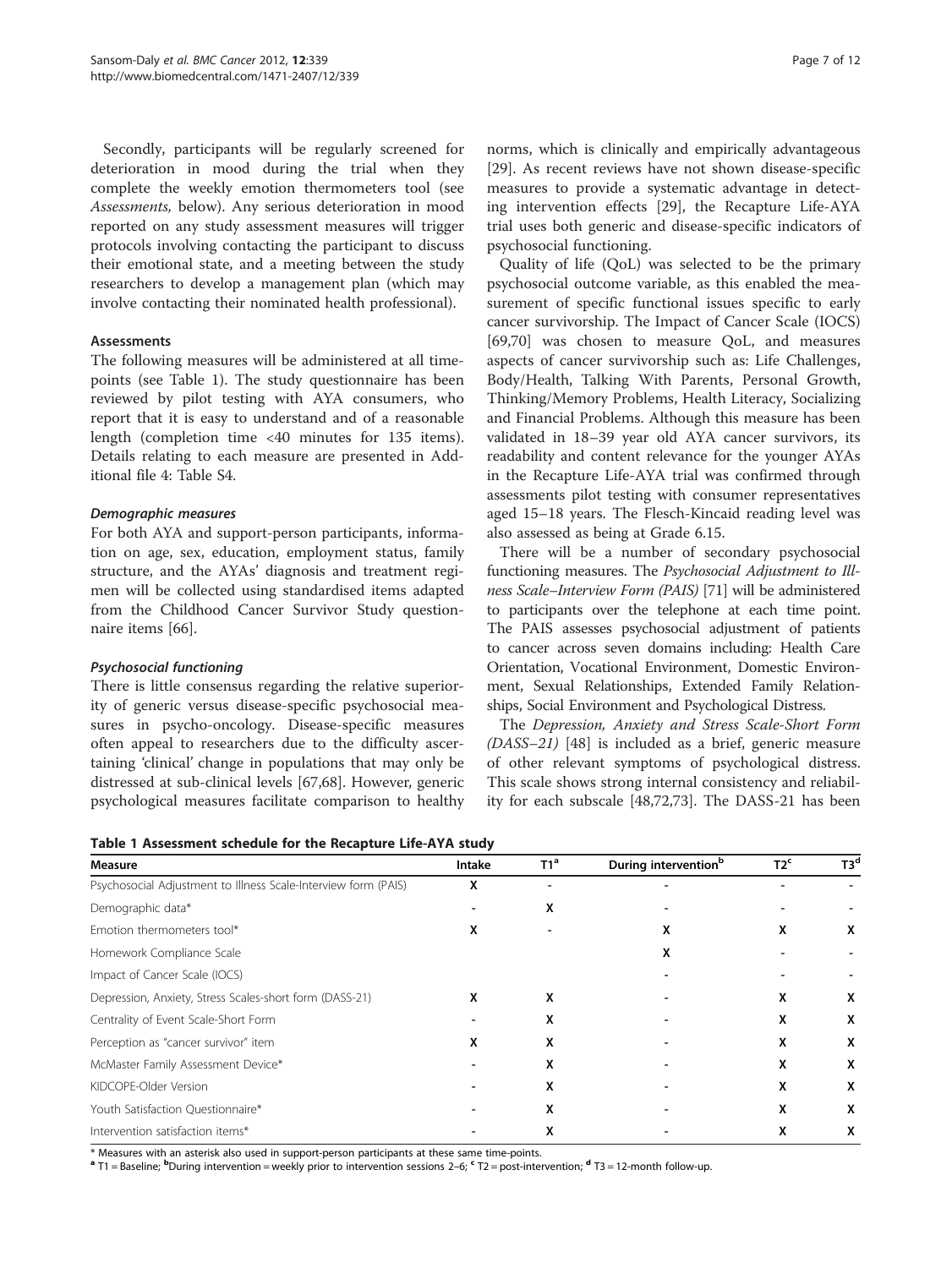validated in Australian adolescents [[72\]](#page-10-0), and in cancer patients [\[74\]](#page-10-0).

AYA participants will also complete the KIDCOPE (Older version) [\[75](#page-10-0)], in order to assess their positive and negative coping approaches.

#### Family functioning measures

Both AYA participants and support-person participants will complete the general functioning, family communication, and problem-solving subscales of the McMaster Family Assessment Device [\[76](#page-10-0)].

#### Intervention engagement and impact

To assess AYAs' mood in a more dynamic manner across the intervention, AYAs will complete the emotion thermometers tool [[77](#page-10-0)] each week, 24-hours prior to participating in the weekly intervention session (RL or PSG). At the same time, AYA participants will complete the 6-point Homework Compliance Scale [\[78](#page-10-0)], to assess compliance with the home practice exercises. Support persons will also complete the weekly emotion thermometers tool, included with their weekly psychoeducational email.

#### Satisfaction with intervention

The brief Youth Satisfaction Questionnaire (YSQ) [\[79,80](#page-10-0)], will be completed by both AYA and support-person participants to assess their satisfaction with care and overall experience. At T2 and T3 assessments, this will be followed by 10 ratings of specific intervention elements to determine their acceptability (RL and PSG). Open-ended questions will also be used to elicit their experiences in the program and suggestions for improvement.

#### Feasibility outcome measures

The feasibility of Recapture Life-AYA will be determined through a number of indices, including: (i) the proportion of participants who would have been able to participate in Recapture Life-AYA without the provision of any additional technology; (ii) the time taken to complete and return questionnaires at each time point; (iii) the study response rate; (iv) the attrition rates of the study as a whole and to the Recapture Life-AYA arm specifically; (v) completion rates for the two intervention arms; (vi) the proportion of AYAs who nominate a support person to participate. The feasibility of implementing the Recapture Life-AYA study procedures will be assessed by examining the flow through the study (from opt-in to T3 assessment completion), using medians and ranges at each point.

#### Data management and analysis

All measures (except the telephone interview) will be administered online, through Lime  $\text{Survey}^{\text{TM}}$  at all

timepoints. This secure tool enables participants' data to be downloaded to files amenable to statistical analysis, such as the Statistical Package for the Social Sciences (SPSS, by IBM).

#### Statistical analyses

This trial will employ 'Intention to treat' and 'as treated' analyses. Analyses will be based on mixed randomintercept models which will assess differences between the groups in terms of change in QoL from T1 to T2, and from T1 to T3. Random intercept models, which utilise maximum-likelihood estimation, provide more efficient estimates of effects with unbalanced data than the traditional repeated measures approach [\[81\]](#page-10-0). Analyses will follow recent commentaries on the best way to manage missing data by employing multiple imputation techniques [\[82\]](#page-10-0). Multiple regression analyses will also be conducted using T1 data to identify demographic and other factors that contribute to treatment outcome. Multiple comparisons will be used to test a priori and post-hoc hypotheses, appropriately adjusted to maintain the nominated Type I error rate.

# **Discussion**

This paper outlines the protocol for a multicenter RCT of a novel CBT-based, online intervention for adolescent and young adult cancer survivors. AYAs have been acknowledged as the 'lost tribe' or 'forgotten generation' in supportive cancer care [\[83,84](#page-10-0)]. Given their documented psychological vulnerabilities, Recapture Life-AYA addresses a critical gap for AYAs living with cancer. The innovative online technology used to deliver Recapture Life-AYA is an important advance, as it enables the provision of evidence-based psychological support to AYAs dispersed across both pediatric and adult hospitals, in metropolitan, rural and remote regions. This is crucial to overcoming both AYAs' lack of 'critical mass' as a population [[19\]](#page-9-0), as well as the 'tyranny of distance' that impedes adequate post-cancer support more generally in countries with a low population density, such as Australia [[85](#page-10-0)].

A further strength of this study is the inclusion of both an active and a waitlist control group. The waitlist group controls for the possibilities that AYA distress may dissipate in the first weeks after treatment completion and/ or that clinical services may change or improve over the recruitment period. However, the additional use of a non-specific treatment arm (the PSG) is now considered gold standard, as this arm holds constant the attention received by participants, amount of treatment contact and human interaction variables (such as clinician warmth and interaction between participants), and controls for participants' expectations of receiving some form of treatment [[86\]](#page-10-0). This trial therefore allows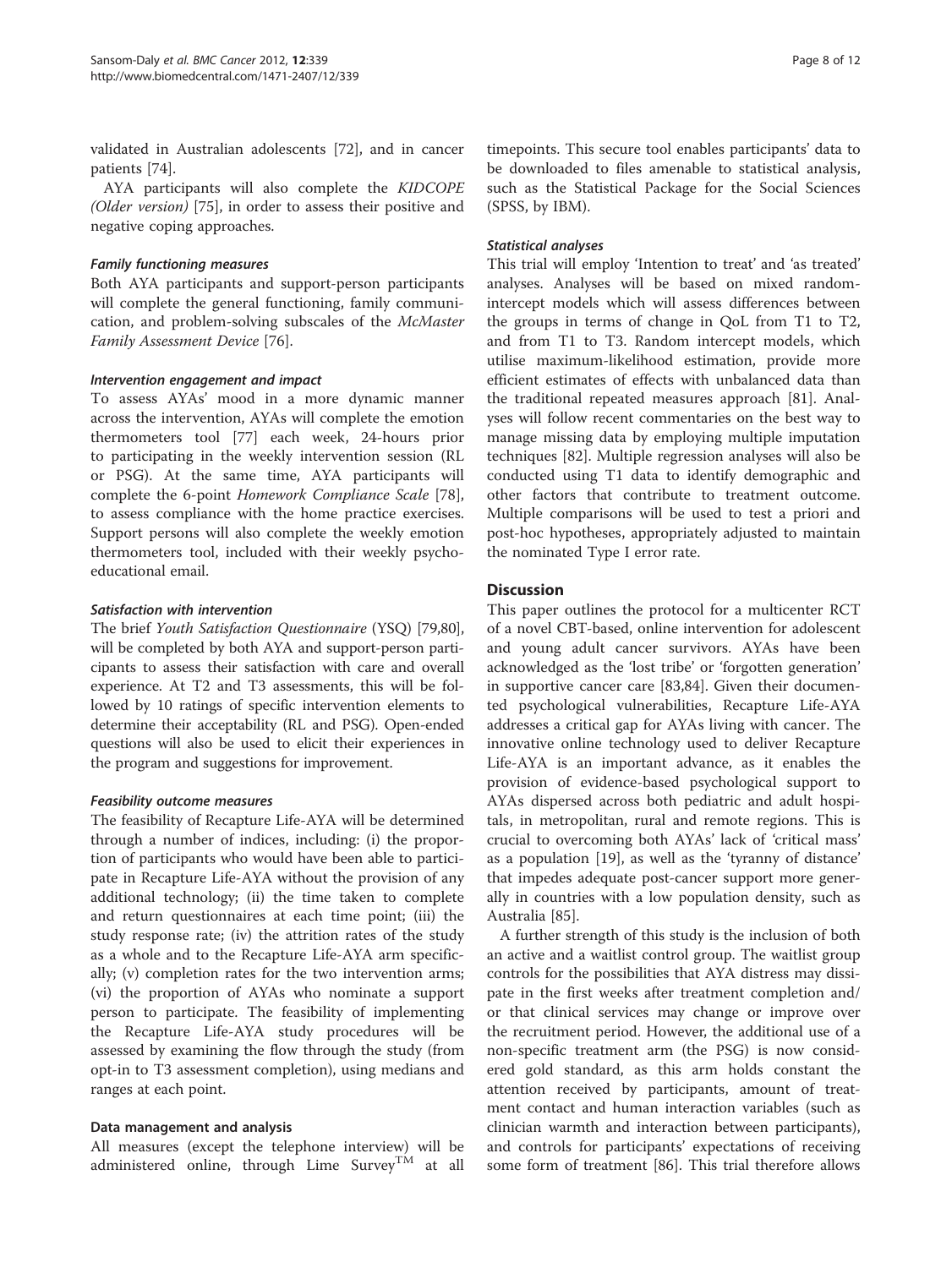<span id="page-8-0"></span>an assessment of whether an intensive, structured, skillsbased intervention such as Recapture Life-AYA confers any benefit in long-term psychological functioning relative to peer support alone. This question has important clinical, as well as economic considerations, as the two strategies have different implications for resources, training and time commitments required.

In addition, the strict treatment fidelity assessments involved in this trial will enable an examination the relative benefits of a structured, CBT-based intervention when compared with a non-directive, peer support group model. It is possible and likely that although the psychologist facilitator does not teach the same structured, CBT-based coping skills in the PSG, peerdiscussion may nevertheless facilitate spontaneous discussion around adaptive coping skills, maladaptive/ unhelpful thinking styles, or stress reduction strategies for example. The treatment fidelity assessments, including the coding of a random sample of 15% of sessions for cognitive content, will ensure an examination of the extent to which such skills-based discussion is facilitated, or directed, by the Recapture Life-AYA facilitator, and the proportion of session time spent on discussing adaptive coping strategies. Consequently, although there may be a reasonable degree of content overlap between the PSG and the Recapture Life-AYA groups, the rigorous treatment fidelity processes in this trial will mean that it is still possible to distinguish between the two arms in terms of mechanisms of change. This is critical in order to make recommendations for future intervention design.

The innovative videoconferencing delivery method used in Recapture life involves inherent challenges. There is growing evidence supporting the promise of this method in treating a number of disorders (e.g., Obsessive-Compulsive Disorder) [[87\]](#page-11-0). Evidence suggests that several core aspects of CBT such as cognitive challenging, role-playing and modeling, setting up behavioural experiments and homework assignments, will translate well over videoconferencing methods [\[88](#page-11-0)]. Further, videoconferencing methods do not appear to diminish therapist competence, adherence, or patient perceptions of rapport or empathy conveyed by the therapist [\[89](#page-11-0)]. However, as most 'online therapies' are selfguided by the user with either telephone/email-based clinician support [\[90](#page-11-0)], few manualised treatment programs or best-practice guidelines exist to support the therapist in aspects relating to therapy process and online interaction. This may mean that therapist practice effects occur across the study period, as the therapist gains competency in anticipating, and managing, challenges in the videoconferencing environment.

One challenge inherent in the design of this study will be to quantify the effect of support person (e.g., parent/ caregiver) participation on AYA psychological outcomes.

Parents/caregivers may have an important role in assisting AYAs to negotiate the disruption cancer causes in their normal trajectory toward independence [\[91\]](#page-11-0). Parent inclusion in skills-based programs also appears to increase their likelihood of improving AYA psychological outcomes [[29\]](#page-9-0). However, in this trial the decision was made to make parent/support person participation optional, to facilitate and support the autonomy and independence of the AYA participants. This design may result in greater statistical complexity when attempting to delineate the impact of parental/support person involvement in AYA interventions.

Despite its strengths, the study design also has methodological vulnerabilities. The three-armed design of this trial, while a strength on the one hand, is also likely to increase the time it takes to recruit sufficient participant numbers. In addition, our decision to divide AYA participants into two defined age groups (15–18 and 19–25 years) may increase the time between recruitment and actual group participation.

The long-term, 12-month follow-up is another aspect of the study design that, although methodologically important, may add complexities to final data analyses. Participants may differ markedly in terms of the psychosocial support services they receive in this time, and the number of other AYA cancer survivors they come into contact with. Individual differences in terms of additional support services and peer support is a factor that is likely to be important throughout the trial as a whole. All of these factors will require careful monitoring and documentation, and will need to be taken into account in data analyses and interpretation.

#### Conclusions

Adolescent and young adult cancer survivors are a vulnerable population. Poor adaptation in this group threatens adaptive functioning in adulthood, for years after surviving cancer. Recapture Life-AYA is a preventative program with the potential to avoid many years of mental health problems by equipping AYAs with coping skills to successfully manage the challenges of survivorship. This study trials a new model of healthcare delivery that can extend the reach of support to isolated populations world-wide. If this study demonstrates significant improvements in quality of life, Recapture Life-AYA will be made available for clinical use with AYA cancer survivors across Australia.

# Additional files

[Additional file 1:](http://www.biomedcentral.com/content/supplementary/1471-2407-12-339-S1.docx) Table S1. Recapture Life intervention components according to the Adolescent Resilience in Illness Model [adapted from 55].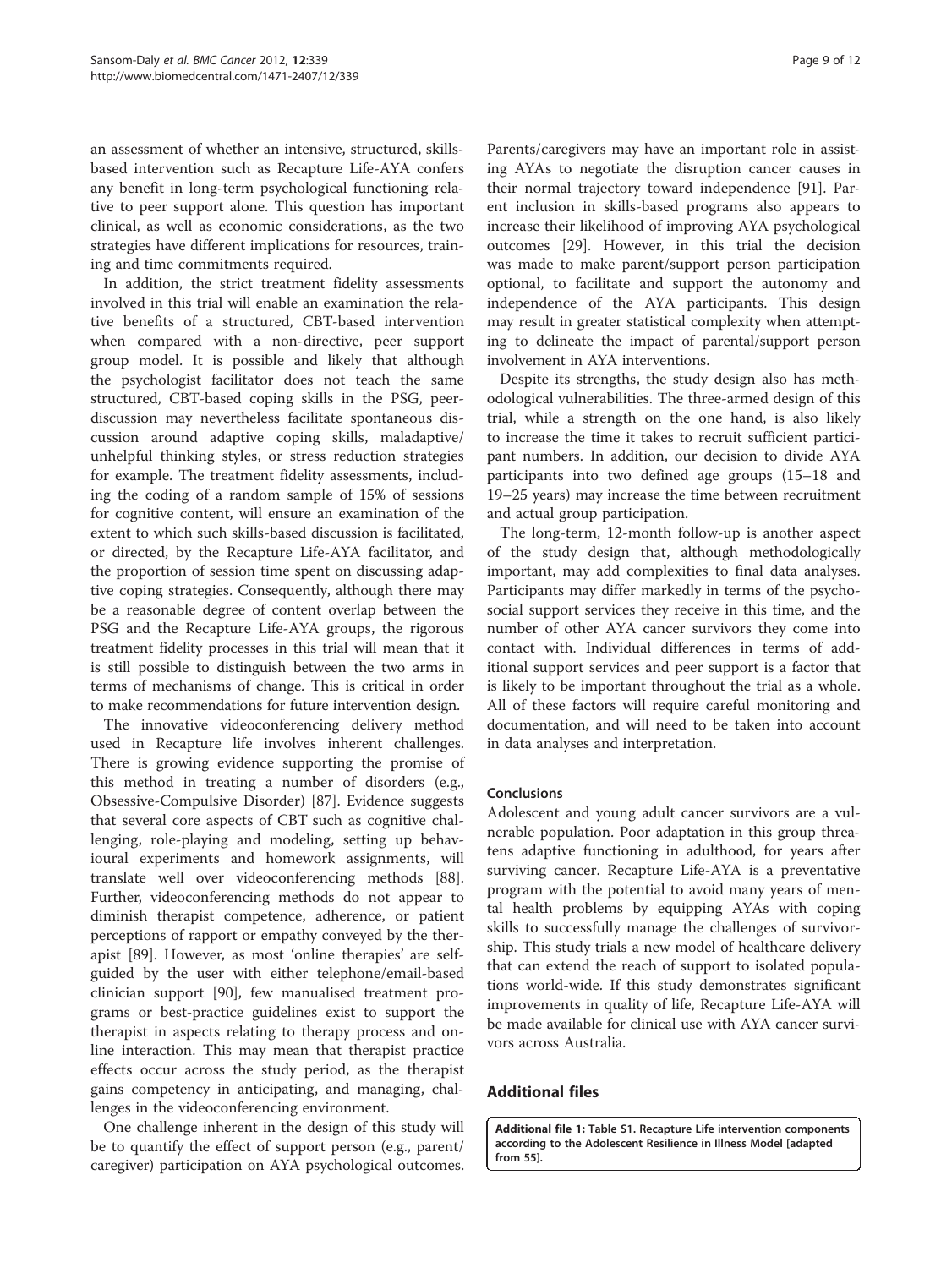<span id="page-9-0"></span>[Additional file 2:](http://www.biomedcentral.com/content/supplementary/1471-2407-12-339-S2.docx) Table S2. Recapture Life-AYA intervention session content.

[Additional file 3:](http://www.biomedcentral.com/content/supplementary/1471-2407-12-339-S3.docx) Table S3. Safety monitoring procedures.

[Additional file 4:](http://www.biomedcentral.com/content/supplementary/1471-2407-12-339-S4.docx) Table S4. Description of assessment measures.

#### Abbreviations

ARM: Adolescent Resilience Model; AYA: Adolescent and young adult; CBT: Cognitive behavioural therapy; DASS21: Depression anxiety and stress scale-short form; PAIS: Psychosocial adjustment to illness scale; PSG: Peer support group; QoL: Quality of life; RCT: Randomised controlled trial; ReCaPTure LiFe: Resilience and Coping Skills for young People to Live well Following cancer; RL: ReCaPTure LiFe; SPSS: Statistical package for the social sciences; USD: Ursula Sansom-Daly psychologist; YSQ: Youth satisfaction questionnaire.

#### Competing interests

The authors declare that they have no competing interests.

#### Authors' contributions

USD, CW, RB, PB and RC developed the study concept, aims and initiated the project. SS, PP, AA, and KT assisted in the further in depth development of the protocol. USD was responsible for the drafting of the manuscript. USD, CW, SS, AA, KT and RC will implement the protocol and oversee collection of the data. All authors have read and approved the final manuscript.

#### Acknowledgements

The authors would like to acknowledge Recapture Life-AYA working party, which included Dr. Belinda Barton (Children's Hospital Education Research Institute, Westmead Hospital), Dr. Michael Osborn (South Australian/Northern Territory AYA Cancer Service), and Ms. Meg Plaster (AYA Cancer Service Western Australia). We would also like to thank Ms. Helen Wilson for her assistance with the preparation of this manuscript. Dr Wakefield is supported by a Cancer Institute Fellowship Grant (2012–2015). Ms. Sansom-Daly is supported by a Leukaemia Foundation of Australia PhD Scholarship. The Recapture Life-AYA project is co-funded by beyondblue and Cancer Australia.

#### Author details

<sup>1</sup>Centre for Children's Cancer and Blood Disorders (CCC&BD), Level 1, Sydney Children's Hospital, High Street, Randwick, NSW 2031, Australia. <sup>2</sup>School of Psychology, University of New South Wales, Sydney, NSW 2052, Australia. <sup>3</sup>School of Psychology, Brennan MacCallum Building, The University of Sydney, Sydney, NSW 2006, Australia. <sup>4</sup>Centre for Adolescent Health, Royal Children's Hospital, 50 Flemington Rd, Parkville, VIC 3052, Australia. <sup>5</sup>CanTeen, Level 11, 130 Elizabeth St, Sydney, NSW 2000, Australia. <sup>6</sup>Sydney Youth Cancer Service, Medical Professorial Unit, 1st Floor South Wing Edmund Blackett Building, Prince of Wales Hospital, Barker St, Randwick, NSW 2031, Australia. <sup>7</sup>OnTrac@PeterMac, Peter MacCallum Cancer Centre, Locked Bag 1, A'Beckett Street, Melbourne, VIC 8006, Australia.

#### Received: 1 June 2012 Accepted: 11 July 2012 Published: 3 August 2012

#### References

- Bleyer A, Viny A, Barr R: Cancer in 15- to 29-Year-Olds by Primary Site. Oncologist 2006, 11(6):590–601.
- 2. Australian Institute of Health and Welfare: Cancer in adolescents and young adults in Australia. Canberra: AIHW; 2011.
- 3. Levi F, et al: Trends in cancer mortality at age 15 to 24 years in Europe. Eur J Cancer 2003, 39(18):2611–2621.
- 4. Kessler RC, et al: Prevalence, Severity, and Comorbidity of 12-Month DSM-IV Disorders in the National Comorbidity Survey Replication. Arch Gen Psychiatry 2005, 62(6):617–627.
- 5. Seitz DC, Besier T, Goldbeck L: Psychosocial interventions for adolescent cancer patients: a systematic review of the literature. Psychooncology 2009, 18(7):683–690.
- 6. Zebrack B, Mills J, Weitzman T: Health and supportive care needs of young adult cancer patients and survivors. J Cancer Surviv 2007, 1(2):137–145.
- 7. Orr DP, et al: Psychosocial implications of chronic illness in adolescence. J Pediatr 1984, 104(1):152–157.
- 8. Ritchie MA: Self-esteem and hopefulness in adolescents with cancer. JPediatr Nurs 2001, 16(1):35–42.
- 9. Ritchie MA: Psychosocial nursing care for adolescents with cancer. Issues Comp Pediatr Nurs 2001, 24(3):165–175.
- 10. Carlson LE, et al: High levels of untreated distress and fatigue in cancer patients. Br J Cancer 2004, 90(12):2297–2304.
- 11. Clerici CA, et al: Psychological referral and consultation for adolescents and young adults with cancer treated at pediatric oncology unit. Pediatr Blood Cancer 2008, 51(1):105–109.
- 12. Kazak AE: Evidence-based interventions for survivors of childhood cancer and their families. J Pediatr Psychol 2005, 30(1):29-39.
- 13. Van Dongen-Melman JE, Van Dongen-Melman JE: Developing psychosocial aftercare for children surviving cancer and their families. Acta Oncol 2000,  $39(1):23-31$
- 14. Barakat LP, Marmer PL, Schwartz LA: Quality of life of adolescents with cancer: family risks and resources. Health Qual Life Outcomes 2010, 8:63.
- 15. Levin TT, et al: How do-not-resuscitate orders are utilized in cancer patients: timing relative to death and communication-training implications. Palliat Support Care 2008, 6(4):341–348.
- 16. Seitz DCM, et al: Posttraumatic stress, depression and anxiety among adult long-term survivors of cancer in adolescence. Eur J Cancer 2010, 46:1596–1606.
- 17. Kazak AE, et al: Psychological outcomes and health beliefs in adolescent and young adult survivors of childhood cancer and controls. J Clin Oncol 2010, 28(12):2002–2007.
- 18. Stam H, et al: Quality of life and current coping in young adult survivors of childhood cancer: positive expectations about the further course of the disease were correlated with better quality of life. Psychooncology 2006, 15(1):31–43.
- 19. Thompson K, Thomas D: A facilitated peer support and education based survivorship group for adolescents and young adults living with cancer. Building Cancer Support Groups. Melbourne: onTrac@PeterMac Victorian Adolescent & Young Adult Cancer Service for Cancer Australia; 2009.
- 20. Dyson GJ, et al: The relationship between unmet needs and distress amongst young people with cancer. Support Care Cancer 2012, 20(1):75–85.
- 21. Millar B, Patterson P, Desille N: Emerging adulthood and cancer: how unmet needs vary with time-since-treatment. Palliat Support Care 2010, 8(2):151–158.
- 22. Zebrack B, Hamilton R, Smith AW: Psychosocial Outcomes and Service Use Among Young Adults With Cancer. Semin Oncol 2009, 36(5):468–477.
- 23. Beck AT: The past and future of cognitive therapy. J Psychother Pract Res 1997, 6:276–284.
- 24. Cartwright-Hatton S, et al: Systematic review of the efficacy of cognitive behaviour therapies for childhood and adolescent anxiety disorders. Br J Clin Psychol 2004, 43(4):421–436.
- 25. Compton SN, et al: Cognitive-Behavioral Psychotherapy for Anxiety and Depressive Disorders in Children and Adolescents: An Evidence-Based Medicine Review. J Am Acad Child Adolesc Psychiatry 2004, 43(8):930–959.
- 26. Reinecke MA, Ryan NE, DuBois DL: Cognitive-behavioral therapy of depression and depressive symptoms during adolescence: A review and meta-analysis. J Am Acad Child Adolesc Psychiatry 1998, 37(1):26–34.
- 27. Durlak JA, Wells AM: Evaluation of Indicated Preventive Intervention (Secondary Prevention) Mental Health Programs for Children and Adolescents. Am J Community Psychol 1998, 26(5):775–802.
- 28. Butler AC, et al: The empirical status of cognitive-behavioral therapy: A review of meta-analyses. Clin Psychol Rev 2006, 26(1):17–31.
- 29. Sansom-Daly UM, et al: A Systematic Review of Psychological Interventions for Adolescents and Young Adults Living With Chronic Illness. Health Psychol 2011, 31(3):380-393
- Butow PN, et al: What is the ideal support group? Views of Australian people with cancer and their carers. Psychooncology 2007, 16(11):1039-1045.
- 31. Fern LA, Whelan JS: Recruitment of adolescents and young adults to cancer clinical trials–international comparisons, barriers, and implications. Semin Oncol 2010, 37(2):e1–e8.
- 32. Roberts CS, et al: A support group intervention to facilitate young adults' adjustment to cancer. Health SocWork 1997, 22(2):133–141.
- 33. Santacroce SJ, et al: Feasibility and Preliminary Outcomes From a Pilot Study of Coping Skills Training for Adolescent–Young Adult Survivors of Childhood Cancer and Their Parents. J Pediatr Oncol Nurs 2009, 27:10–20.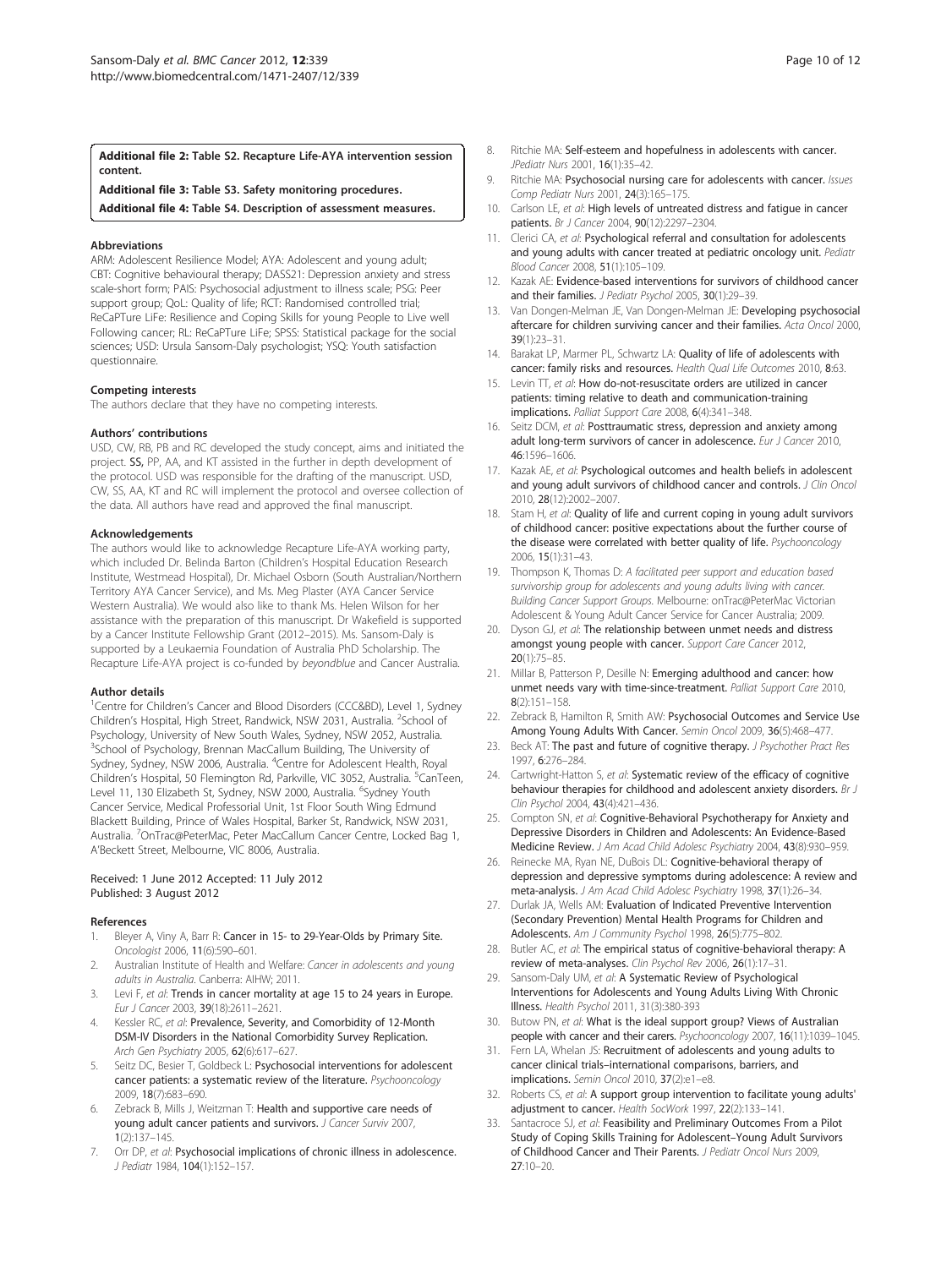- <span id="page-10-0"></span>34. Thompson K, Palmer S, Dyson G: Adolescents & young adults: issues in transition from active therapy into follow-up care. Eur J Oncol Nurs 2009, 13(3):207–212.
- 35. Schiffman JD, Csongradi E, Suzuki LK: Internet use among adolescent and young adults (AYA) with cancer. Pediatr Blood Cancer 2008, 51(3):410–415.
- 36. Burns JM, et al: The internet as a setting for mental health service utilisation by young people. Med J Aust 2010, 192(Suppl. 11):S22-S26.
- 37. Christensen H, Hickie IB: Using e-health applications to deliver new mental health services. Med J Aust 2010, 192(11):S53–S56.
- 38. Gould MS, et al: Seeking Help From the Internet During Adolescence. J Am Acad Child Adolesc Psychiatry 2002, 41(10):1182–1189.
- 39. Rickwood DJ, Deane FP, Wilson CJ: When and how do young people seek professional help for mental health problems? Med J Aust 2007, 187(7 Suppl):S35–S39.
- 40. Griffiths KM, Farrer L, Christensen H: The efficacy of internet interventions for depression and anxiety disorders: a review of randomised controlled trials. Med J Aust 2010, 192(11):S4-S11.
- 41. Calear AL, Christensen H: Review of internet-based prevention and treatment programs for anxiety and depression in children and adolescents. Med J Aust 2010, 192(11):S12–S14.
- 42. Norman G, Sloan J, Wyrwich K: Interpretation of Changes in Healthrelated Quality of Life. Med Care 2003, 41(5):582–562.
- 43. Stinson JN, et al: An Internet-based Self-management Program with Telephone Support for Adolescents with Arthritis: A Pilot Randomized Controlled Trial. J Rheumatol 2010, 37(9):1944–1952.
- 44. Hampel P, et al: Multimodal patient education program with stress management for childhood and adolescent asthma. Patient Educ Couns 2003, 49(1):59–66.
- 45. Channon SJ, et al: A multicenter randomized controlled trial of motivational interviewing in teenagers with diabetes. Diabetes Care 2007, 30(6):1390–1395.
- 46. Kato PM, et al: A video game improves behavioral outcomes in adolescents and young adults with cancer: a randomized trial. Pediatrics 2008, 122(2):e305–e317.
- 47. Kazak AE, et al: Treatment of posttraumatic stress symptoms in adolescent survivors of childhood cancer and their families: a randomized clinical trial. J Fam Psychol 2004, 18(3):493–504.
- 48. Lovibond PF, Lovibond SH: The structure of negative emotional states: Comparison of the Depression Anxiety Stress Scales (DASS) with the Beck Depression and Anxiety Inventories. Behav Res Ther 1995, 33(3):335–343.
- 49. Thomas D, et al: Using Emerging Technologies to Improve Supportive Care for Young Adults Living with Cancer. In Collaborative Cancer Support Networks Grants Program Round 3 Final Report. 2009.
- 50. Schouten HJA: Adaptive Biased Urn Randomization in Small Strata When Blinding Is Impossible. Biometrics 1995, 51(4):1529–1535.
- 51. Moher D, et al: CONSORT 2010 explanation and elaboration: updated guidelines for reporting parallel group randomised trials. BMJ 2010, 340:c869.
- 52. Schulz KF, Altman DG, Moher D: for the CONSORT Group, CONSORT 2010 Statement: updated guidelines for reporting parallel group randomised trials. BMJ 2010, 340(c332):698–702.
- 53. Wei LJ: A class of designs for sequential clinical trials. J Am Stat Assoc 1977, 72:382–386.
- 54. Wei LJ: An application of an urn model to the design of sequential controlled clinical trials. J Am Stat Assoc 1978, 73:559–563.
- 55. Commonwealth Department of Health and Aged Care: Measuring Remoteness: Accessibility/Remoteness Index of Australia (ARIA). In Occasional Papers: New Series Number 14. Canberra: Commonwealth Department of Health and Aged Care; 2001.
- 56. Haase JE: The adolescent resilience model as a guide to interventions. J Pediatr Oncol Nurs 2004, 21(5):289–299. discussion 300–4.
- 57. Burns DS, et al: Parental Perspectives of an Adolescent/Young Adult Stem Cell Transplant and a Music Video Intervention. Cancer Nurs 2010, 33(4):E20–E27.
- 58. Robb SL, et al: Ensuring treatment fidelity in a multi-site behavioral intervention study: implementing NIH behavior change consortium recommendations in the SMART trial. Psychooncology 2011, 20(11):1193–1201.
- 59. McLoone JM, et al: Returning to School After Adolescent Cancer: A Qualitative Examination of Australian Survivors' and Their Families' Perspectives. J Adolesc Young Adult Oncol 2012, 1(2):87-94.
- 60. Wakefield CE, et al: Family information needs at childhood cancer treatment completion. Pediatr Blood Cancer 2012, 58(4):621–626.
- 61. Geldard K, Geldard D: Counseling Adolescents: The Proactive Approach. 2nd edition. London: Sage; 2001.
- 62. Cancer Australia: Cancer support groups: A guide to setting up peer facilitated supports. Canberra: Cancer Australia; 2009.
- 63. Schulz KF, et al: CONSORT 2010 Statement: updated guidelines for reporting parallel group randomised trials. Ann Intern Med 2010, 152(11):108.
- 64. Leeuw M, et al: The fidelity of treatment delivery can be assessed in treatment outcome studies: a successful illustration from behavioral medicine. J Clin Epidemiol 2009, 62:81-90.
- 65. Fremouw WJ, dePerczel M, Ellis T: Suicide risk: Assessment and response guidelines. Elmsford: Pergamon Press; 1990.
- 66. Childhood Cancer Survivor Study: CCSS Baseline Expanded Cohort Questionnaire. 2012. [cited 2012 1 April]; Available from: [http://ccss.stjude.](http://ccss.stjude.org/docs/ccss/survey-baseline-exp.pdf) [org/docs/ccss/survey-baseline-exp.pdf](http://ccss.stjude.org/docs/ccss/survey-baseline-exp.pdf).
- 67. Van Dongen-Melman JE, et al: Commentary: potential pitfalls of using illness-specific measures. J Pediatr Psychol 1996, 21(1):103–106.
- 68. Bleyer A, et al: The distinctive biology of cancer in adolescents and young adults. Nat Rev Cancer 2008, 8:288–298.
- 69. Zebrack B: Developing a new instrument to assess the impact of cancer in young adult survivors of childhood cancer. J Cancer Surviv 2009, 3(3):174–180.
- 70. Zebrack B, et al: Psychometric evaluation of the Impact of Cancer (IOC-CS) scale for young adult survivors of childhood cancer. Qual Life Res 2010, 19(2):207–218.
- 71. Derogatis LR: The psychosocial adjustment to illness scale (PAIS). J Psychosom Res 1986, 30(1):77–91.
- 72. Tully PJ, Zajac IT, Venning AJ: The structure of anxiety and depression in a normative sample of younger and older Australian adolescents. J Abnorm Child Psychol 2009, 37(5):717–726.
- 73. Lovibond PF: Long-term stability of depression, anxiety, and stress syndromes. J Abnorm Psychol 1998, 107(3):520-526.
- 74. Loh SY, Tan FL, Xavier M: Depression, Anxiety And Stress In Women With Breast Cancer: Effect Of A 4-Week Self Management Intervention. MJP 2009, 18(1):58–66.
- 75. Spirito A, Stark LJ, Williams C: Development of a brief coping checklist for use with pediatric populations. J Pediatr Psychol 1988, 13(4):555-574.
- 76. Epstein NB, Baldwin LM, Bishop DS: The McMaster Family Assessment Device. J Marital Fam Ther 1983, 9(2):171–180.
- 77. Roth A, Kornblith A, Batel-Cope IL: Rapid screening for psychologic distress in men with prostate carcinoma: a pilot study. Cancer 1998, 82:1904–1908.
- 78. Primakoff L, Epstein N, Covi L: Homework compliance: An uncontrolled variable in cognitive therapy outcome research. Behav Ther 1986, 17(4):433–446.
- 79. Reynolds BC, et al: A comparison of self-reported satisfaction between adolescents treated in a "teenage" unit with those treated in adult or paediatric units. Pediatr Blood Cancer 2005, 44(3):259–263.
- 80. Stuntzner-Gibson D, Koren PE, DeChilo N: The Youth Satisfaction Questionnaire: What kids think of services. Fam Soc 1995, 76(10):616–624.
- 81. Myung IJ: Tutorial on maximum likelihood estimation. J Math Psychol 2003, 47:90–100.
- 82. Schafer JL, Graham JW: Missing data: our view of the state of the art. Psychol Methods 2002, 7:147–177.
- 83. Hampton T: Cancer Treatment's Trade-off: Years of Added Life Can Have Long-term Costs. JAMA 2005, 294(2):167–168.
- 84. Stevens MCG: The 'Lost Tribe' and the need for a promised land: The challenge of cancer in teenagers and young adults. Eur J Cancer 2006, 42:280–281.
- 85. Central Intelligence Agency: CIA-The World Fact Book.; 2012. [cited 2012 1 April]; Available from: [https://www.cia.gov/library/publications/the-world](https://www.cia.gov/library/publications/the-world-factbook/geos/as.html)[factbook/geos/as.html](https://www.cia.gov/library/publications/the-world-factbook/geos/as.html).
- 86. Mohr DC, et al: The Selection and Design of Control Conditions for Randomized Controlled Trials of Psychological Interventions. Psychother Psychosom 2009, 78(5):275–284.